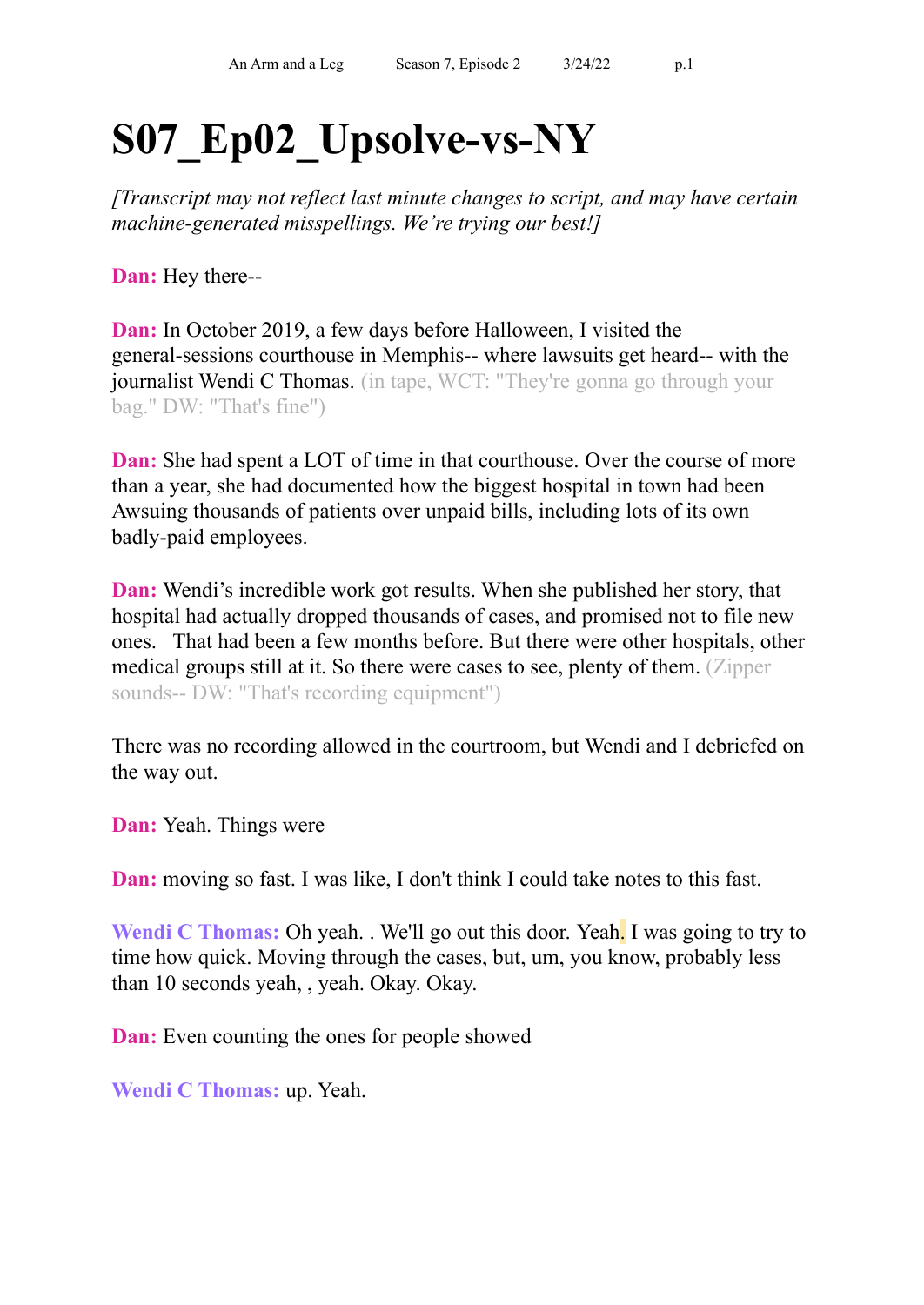**Dan:** Right, because this was the other thing. Lots of people don't show up to court. They may not be able to take time off from work, and they may figure it's hopeless.

**Dan:** Which honestly might not have been too far off base. The people who did come? Looked completely lost. I mean, not one of them had a lawyer. They were alone in a totally unfamiliar environment.

And you know who was super at-home in that environment? The lawyers representing the hospitals. These lawyers and the judge were basically colleagues-- they'd been coming together in this exact room, week-in, week-out, for years. They didn't need to take time off of work to come here. For them, this was work. A day at the office. An easy routine.

**Dan:** Versus the defendants, who had no idea how things worked, what their options were. How they might mount a defense.

**Dan:** A non-profit group called Upsolve wants to help with that.-- to help people being sued over debts to get a little orientation, a little advice-- from folks like social workers, librarians, pastors. Upsolve wants to train those helpers.

**Dan:** Except: Those helpers would be committing a crime: It's called the unlicensed practice of law. Even just giving people a few pointers, helping them fill out a form before they go to court? A crime. You can go to jail.

**Dan:** And so Upsolve has filed a federal lawsuit, asking a judge to say: If this is a crime -- this little thing, giving people a few tips -- it shouldn't be.

**Dan:** And if you've been listening to this show for a while, you can probably see why: I REALLY like this case.

**Dan:** This is An Arm and a Leg, a show about why health care costs so freaking much, and what we can maybe do about it. I'm Dan Weissmann. I'm a reporter, and I like a challenge. So my job on this show is to take one of the most enraging, terrifying, depressing parts of American life and bring you a show that's entertaining, empowering and useful.

**Dan:** This one's about empowerment.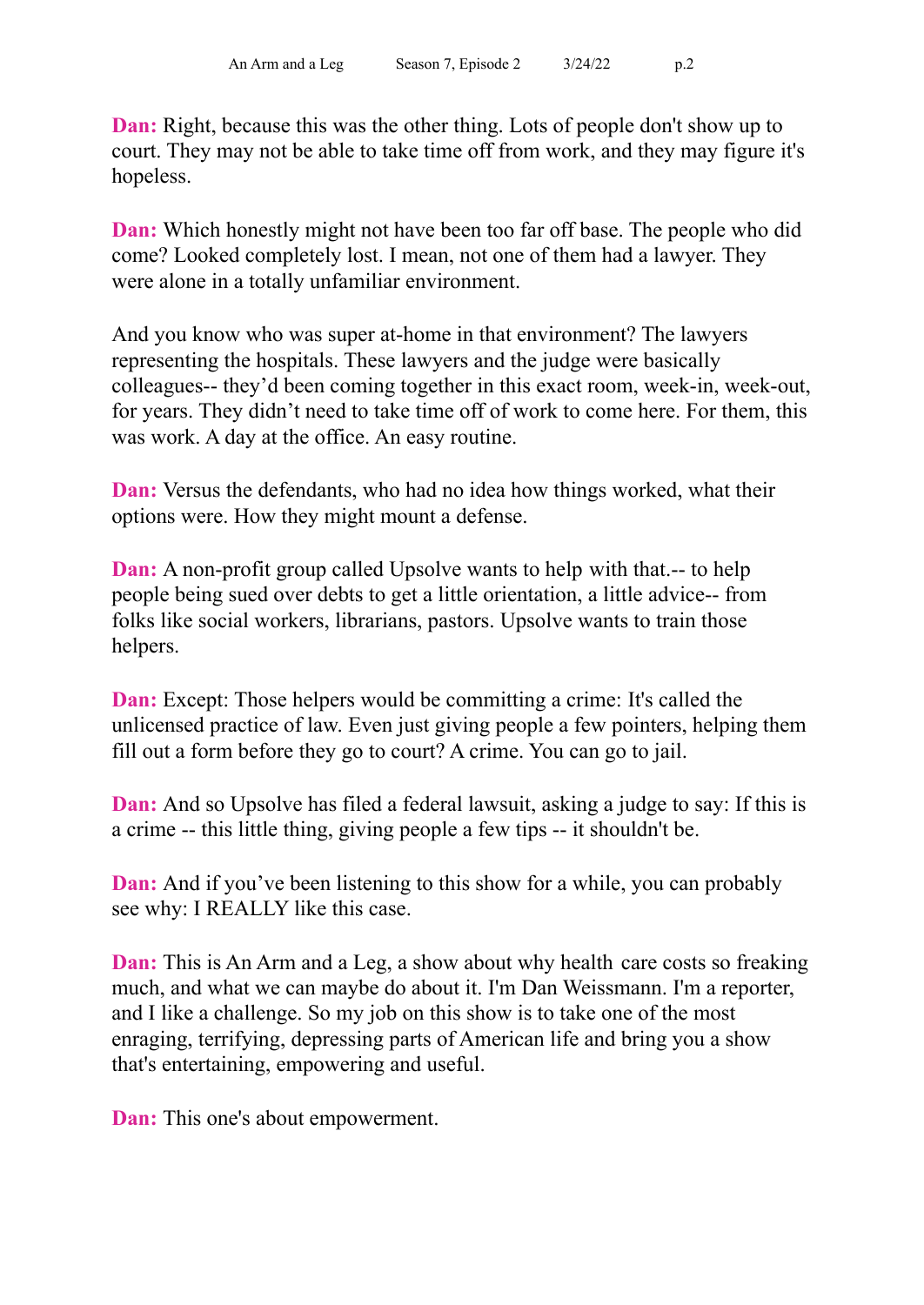**Dan:** We've been talking on this show for a couple of years now about our legal rights. It turns out we have more rights than most of us know about. Because most of us aren't lawyers. And most of us can't afford to pay lawyers to enforce those rights. A lot of the time, that's like not having the rights at all.

**Dan:** And this problem-- access to justice -- isn't limited to disputes over medical bills, or problems with insurance companies. Here's Upsolve's founder, Rohan Pavaluri:

**Rohan Pavuluri:** there are so many issues. Like when you need a divorce from an abusive spouse or a restraining order, when you're evicted from your home and you need access to bankruptcy if you can't afford a lawyer and you probably can't find a free one because there's not enough supply that's available, you, are out of luck.

**Dan:** Rohan has a super Young Overachiever story. He's in his mid-twenties. He started Upsolve when he was in college, at Harvard, in 2018.

**Dan:** In a TED Talk - yep, he's got a TED Talk-- he tells the story of a young woman who faced overwhelming, unpayable debts. And found out that a bankruptcy lawyer would cost her 1500 bucks.

**Rohan Pavuluri:** I mean, what a cruel irony in America, it costs you \$1,500 to tell the court that you have no money.

**Dan:** Upsolve's big project so far has been a web tool that helps people file for bankruptcy without a lawyer. I've seen it described as TurboTax for bankruptcy, except it's free.

**Dan:** You fill in some information, upload your pay stubs, tax returns.

**Dan:** The website spits out legal papers you go file yourself.

Liz Jurado used Upsolve in 2019-- when a mysterious medical bill . She'd been a stay at home mom until her husband got laid off. She took a job, and a few months later got a letter from the Sheriff:

**Dan:** It said there had been a legal judgment against her -- in 2010. And now that she was earning wages, they'd be garnished: the money would be pulled out of her paycheck and sent directly to… whoever had sued her.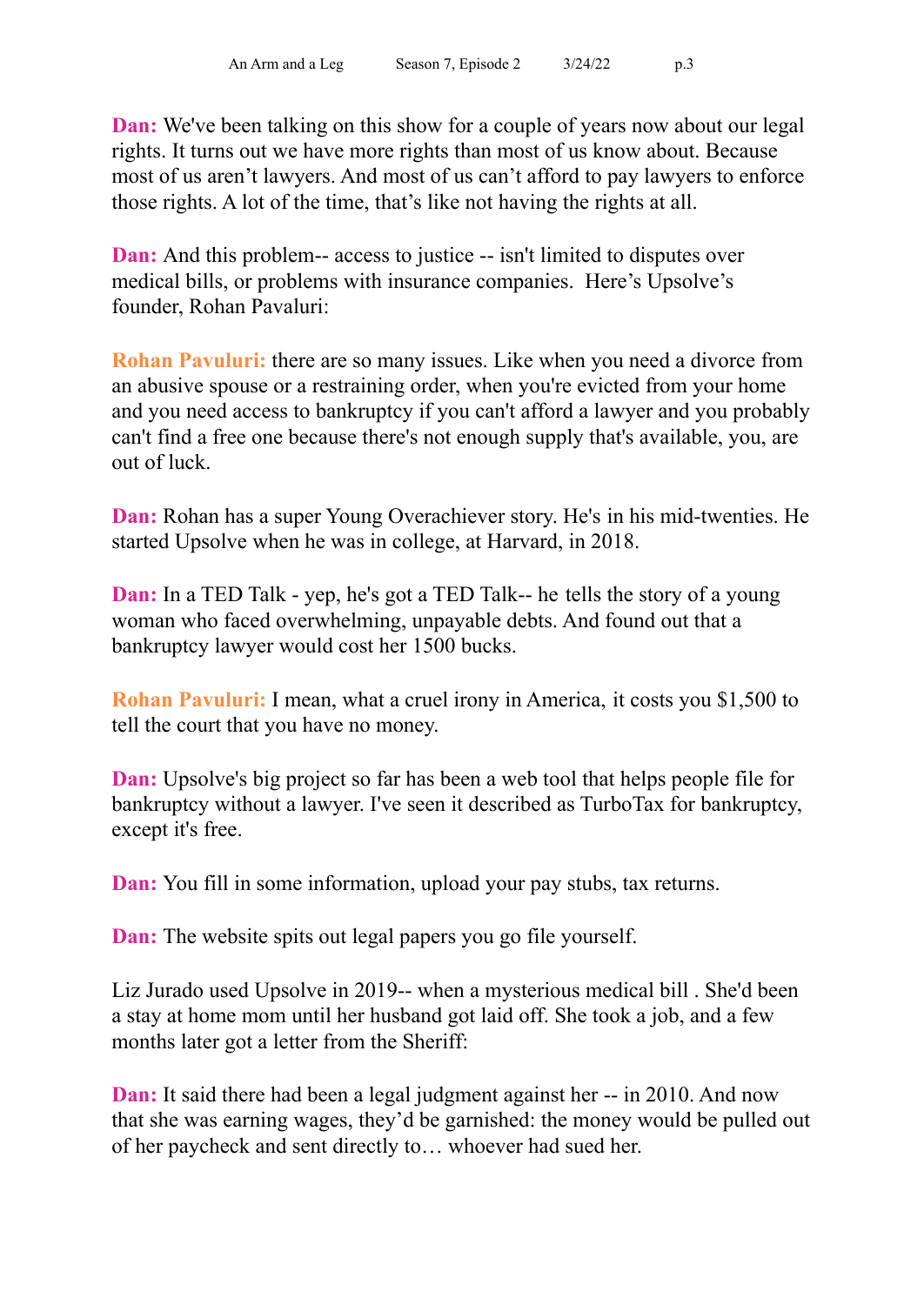**Liz Jurado:** that really took me, you know, took me for a loop. What is this? Where did it come from? How could they not tell me about it until now?,

She didn't recognize the creditor-- an anesthesiologist? A surprise bill -- I mean, she'd *been* insured -- and this was 12 thousand dollars.

Liz figured it had to be from the birth of one of her younger kids. Which would make it at least ten years old.

Liz **Jurado:** I don't even know if it was my, my son or my last daughter, . And I was like, this can't be happening to me right now.

**Dan:** She had become her family's breadwinner, and that paycheck was already stretched.

She was scared, and she was mad.

**Liz Jurado**: Like how are you going to come out of the woodworks and tell me, Hey, this is yours. I mean, no, first of all, no.

**Dan:** Bankruptcy seemed like her only option.

**Liz Jurado:** and then I started to look for how I can go about it, because again, that costs money too. I'm like, Okay.

**Dan:** But when Upsolve came up in a Google search, offering free help online, she hesitated.

**Liz Jurado:** , you know, reading it and it sounded too good to be true. So if it's too good to be true, you learn, it probably is.

**Dan:** A month later, with another note from the sheriff, and a month closer to having that money pulled from her paycheck, she figured she didn't have much to lose.

**Liz Jurado:**I just went in. And I just started, you know, click typing away and putting all my bills in there

**Dan:** And the system sent her back legal documents, with her information filled in.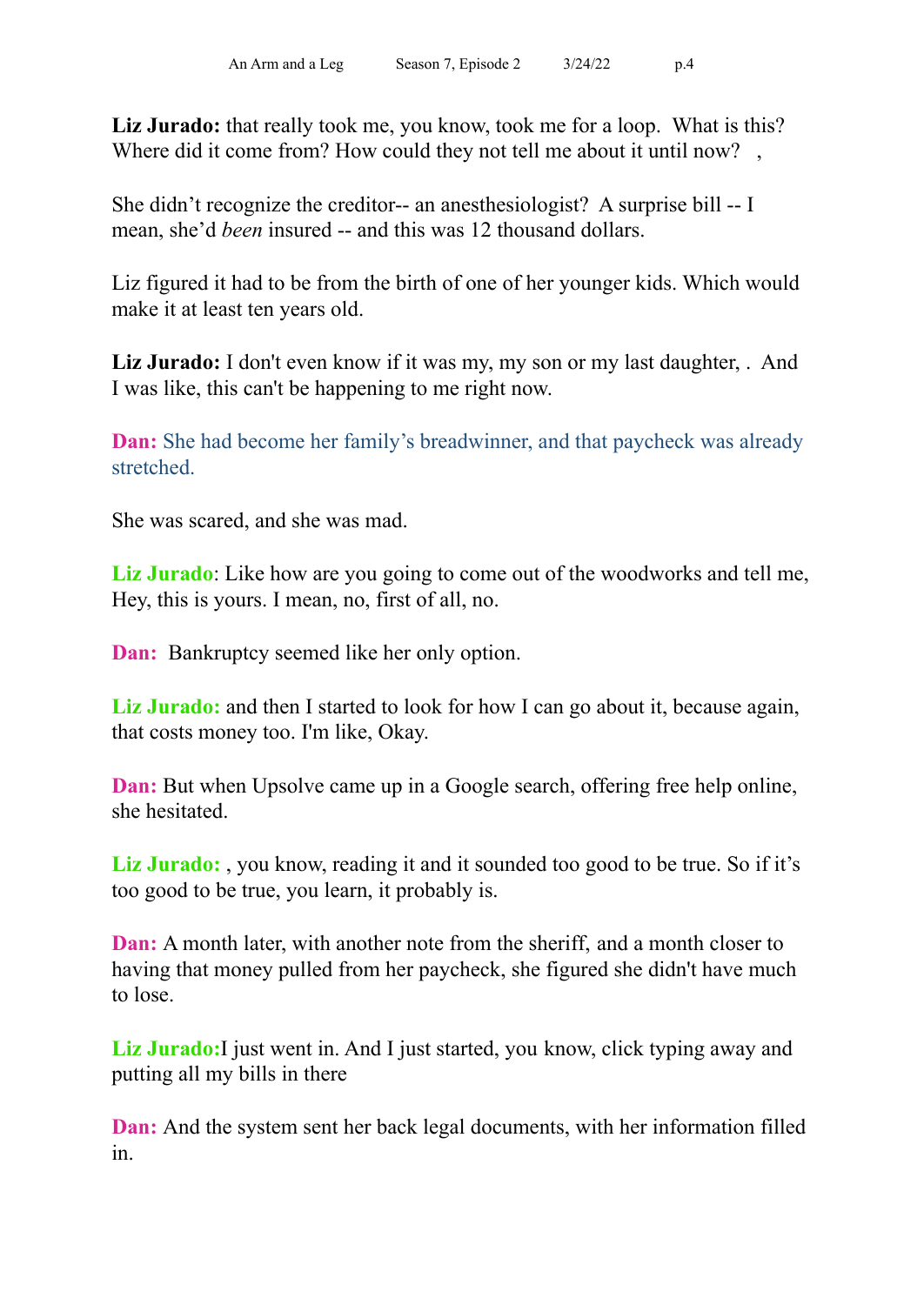**Liz Jurado:** I and printed everything out and I did all the filing myself

**Liz Jurado:** I went to the court . I was literally the only person without an attorney

**Dan:** And it worked. That was 2019. Upsolve's says people have used its website to discharge more than 450 million dollars in debt.

**Dan:** But Rohan says he always thought of the bankruptcy tool as just the start of a bigger project: Addressing the access-to-justice gap.

By mid-2021, he'd started thinking about what might be next

**Rohan Pavuluri:** Debt collection. Is sort of one of the biggest areas of law after traffic tickets, that Americans experience.

**Dan:** So, a big target, and a big injustice.

**Rohan Pavuluri:** it's such a terrible problem that anybody can be sued for these debts, especially if you don't owe them. And then if you don't respond, you automatically lose. Like what kind of system is that?

**Dan:** How to intervene? Rohan says he had always liked the idea of training people who were already on the ground in communities.

And around this time, one of his funders -- from the Robin Hood Foundation - introduced him to someone.

**Reverend John Udo-Okon:** this is Reverend John Udo-Okon, the senior pastor of one of live international in the Bronx, New York city.

**Dan:** Reverend John describes his church as heavily involved with community outreach. They employ community health workers, and social workers, and they run a food pantry. He says a LOT of the people they serve have a LOT of debts they can't pay.

**Dan:** So he asked Upsolve to come to one of the town hall meetings he holds on Saturdays.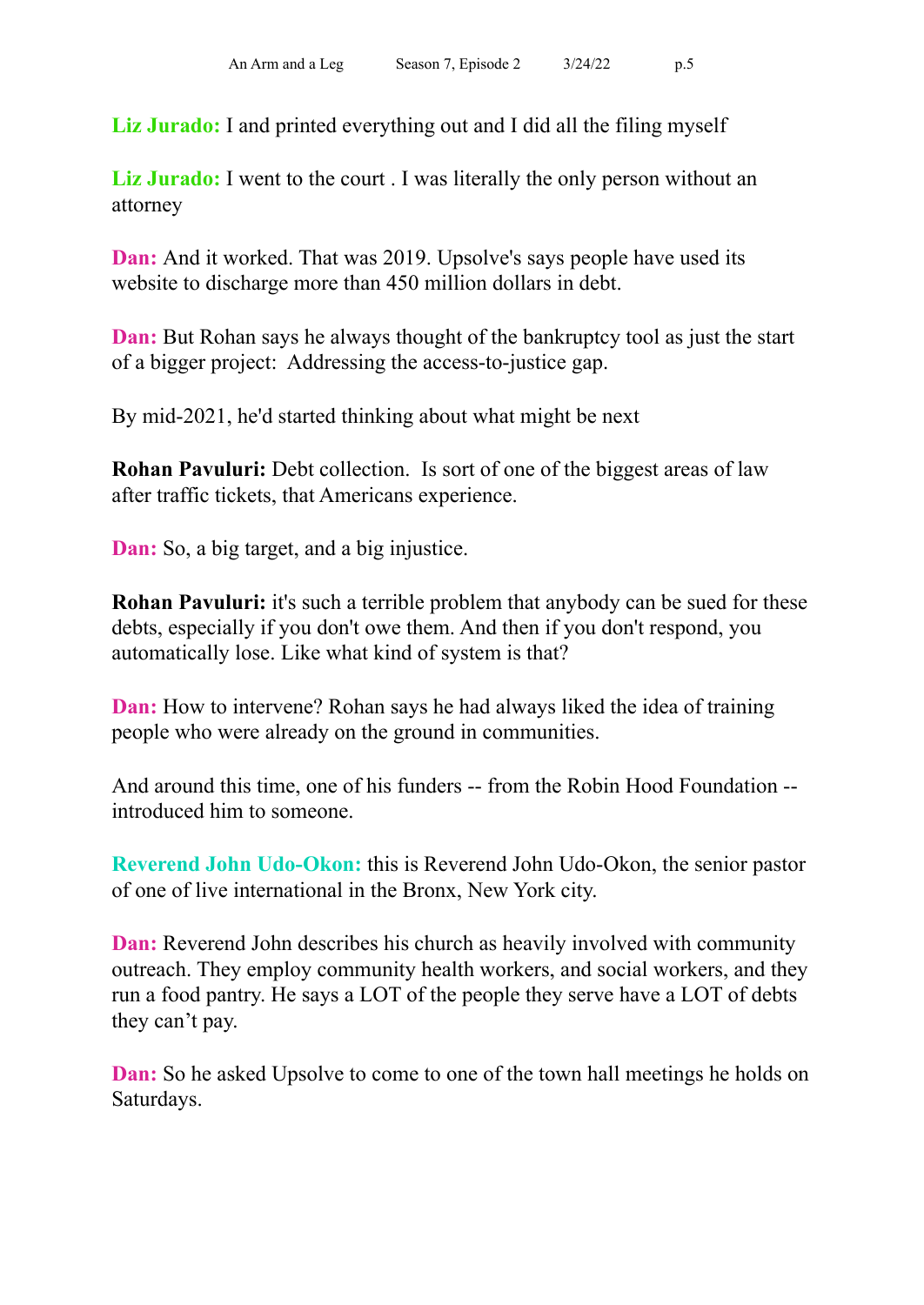**Reverend John Udo-Okon:** I said, listen, it's one thing for me to tell you what the people are going through, , it's a different thing for you to come and sit down with the people and talk with them.

**Dan:** So they did.

**Reverend John Udo-Okon:** the first time that, absolve came, they came with a team of lawyers for the town hall,

people were waiting to see them waiting to talk with them, willing to cry, make that voice in his head, you know?

**Dan:** He says the Upsolve lawyers found it overwhelming -- and they came back. Came to the food pantry, talked with people waiting in line for food. Offered one on one help.

**Dan:** And then last fall, Reverend John says the folks from Upsolve floated an idea: They were thinking about training people like him, people like his social workers, to give people the same kind of help

**Reverend John Udo-Okon:** they asked me, you know, Reverend John, you know, if we were to do this, would you be interested? I said, oh my God, that's what I've been waiting for.

**Dan:** But of course ... it would be illegal for Reverend John to actually give that kind of help. Reverend John says he knows of a local pastor who got busted for giving out legal advice.

**Dan:** And that's how Reverend John and Upsolve came to file a lawsuit together, in January of this year. They're suing New York's state attorney general, Letitia James in federal court — asking a federal judge to say, hey: This thing that Rohan and Reverend John are planning to do?

**Dan:** You can't prosecute them for that. The law that says they can't?

**Dan:** They say it violates the constitution.

**Dan:** Coming up: The argument they're making, and how all this might go. Right after this.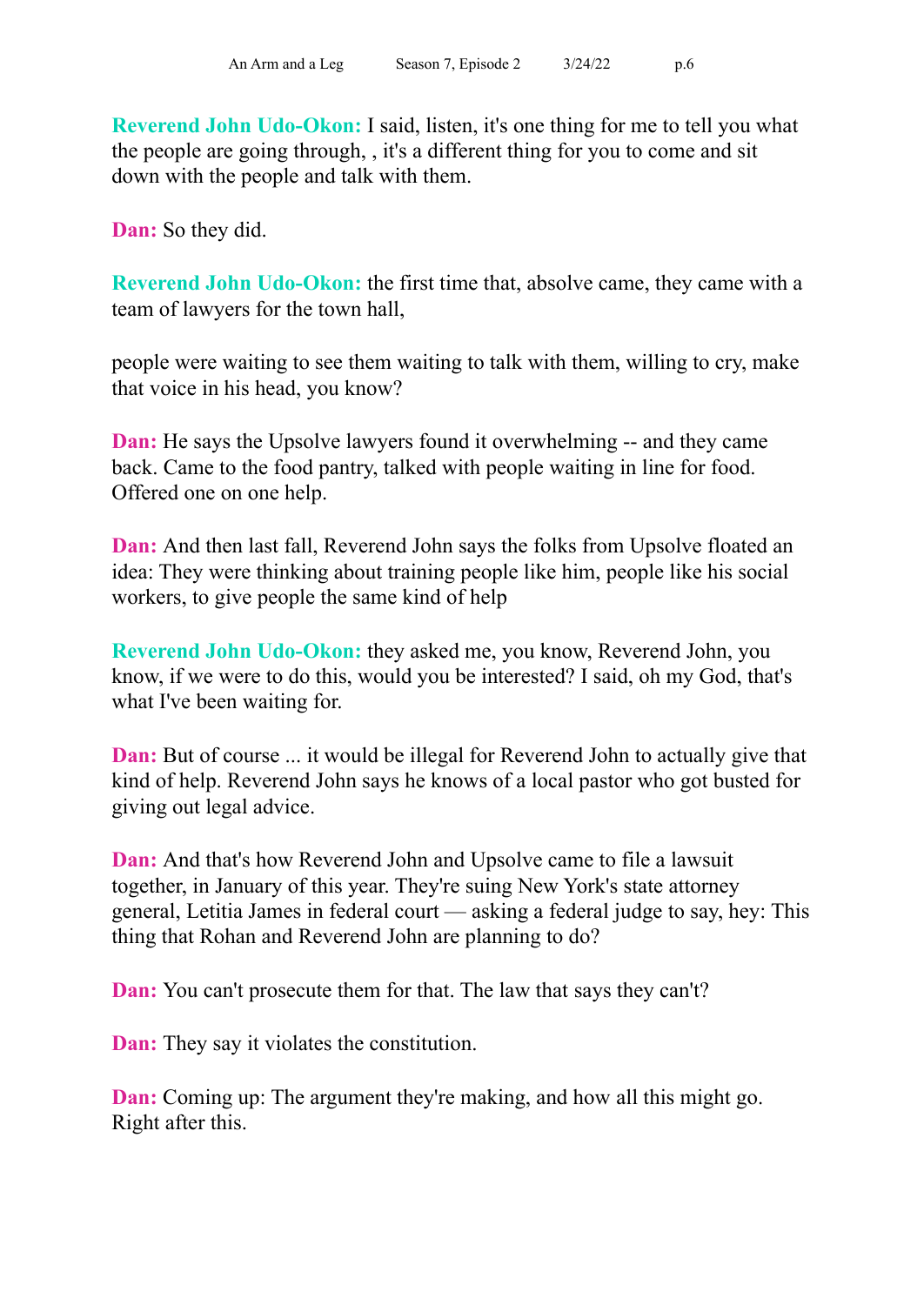**Dan:** This episode of An Arm and a Leg is produced in partnership with Kaiser Health News. That's a non-profit newsroom covering health care in America. Kaiser Health News is not affiliated with the giant health care outfit Kaiser Permanente. We'll have a little more information about Kaiser Health News at the end of this episode.

**Dan:** So, to understand the argument that Rohan and Reverend John are making in their lawsuit, it's important to know exactly what they're proposing to do. It is SUPER-limited.

**Dan:** In New York, if you're sued over a debt, the court is supposed to send you a form-- this is an actually an attempt to make it simpler to fight back: It's a checklist of defenses. And some are straightforward, like: "This is not my debt. I am a victim of identity theft or mistaken identity"

**Dan:** But a lot of others are less clear. Like: "Failure to mitigate damages. [Parenthesis, Plaintiff did not take reasonable steps to limit damages.]"

**Dan:** Rohan's proposing to train people like Reverend John to sit down and go through the form with you.

**Dan:** The training actually includes a script, with a question for each box. Like for the box that says "failure to mitigate damages," you're supposed to ask:

**Dan:** Are there things the creditor could have done, but didn't do, that would have helped minimize their loss? One example is where a tenant leaves a lease early and the landlord delays in seeking an alternative tenant. It is landlord's burden in court to prove that it took reasonable measures to mitigate damages."

**Dan:** If the answer is yes, you tell them to check box number 14.

**Dan:** I mean, that's useful, and it's very, very limited. Which is the point. Here's David Udell. He runs the National Center for Access to Justice at Fordham, and he filed an amicus brief in the case. Upsolve's founder, Rohan sits on his board.

**David Udell:** this lawsuit. Isn't about having, a Reverend in the south Bronx do a full trial in a civil court.

**David Udell:** Or defend somebody in a criminal court. This lawsuit is about that. Reverend being able to help somebody check some boxes on a court form .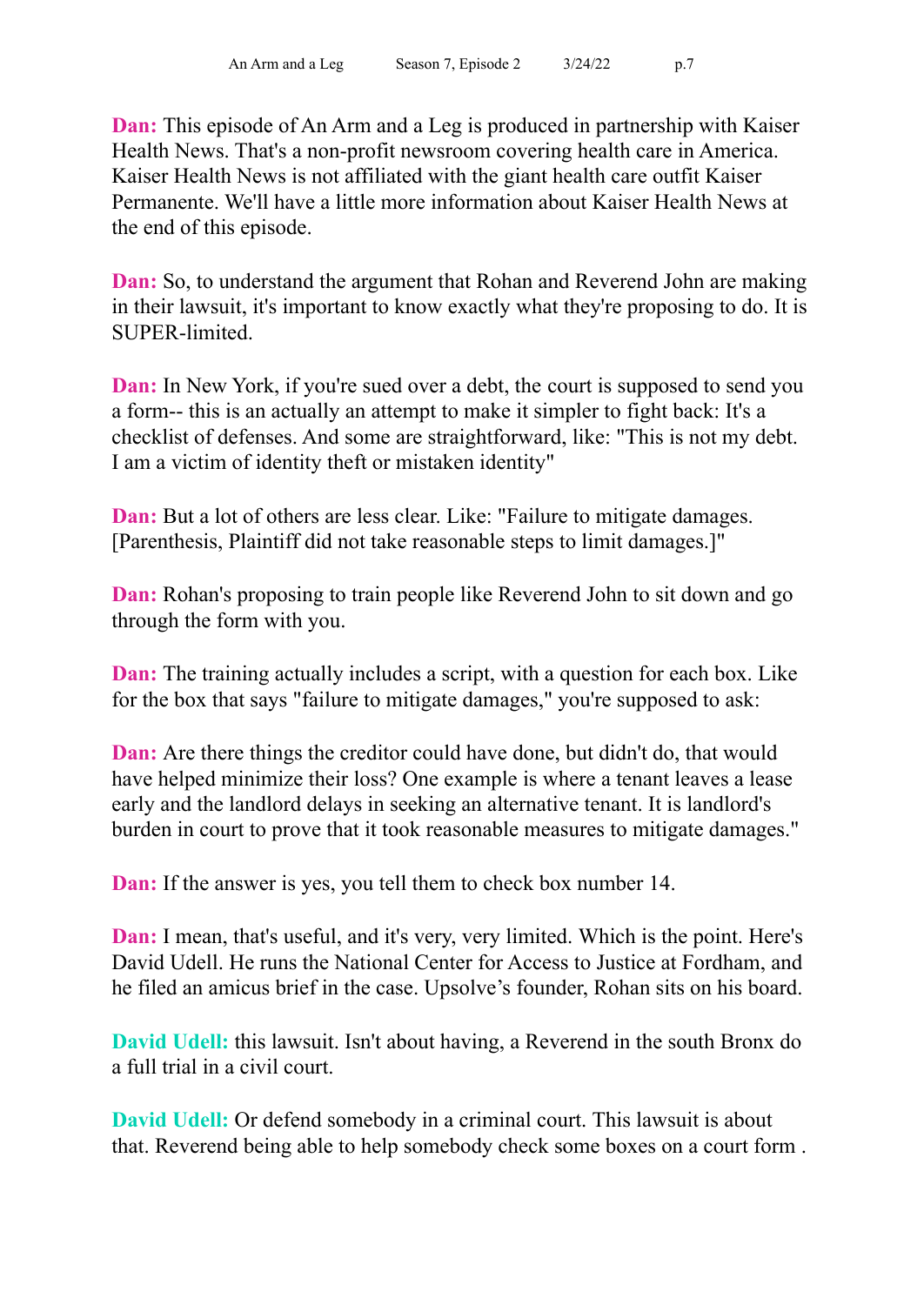**Dan:** And as limited as it is, helping people check those boxes is technically giving legal advice. Which only lawyers are allowed to do.

**Dan:** Rohan's suit says: Yes, ok, that's technically giving legal advice-- and it's also SPEECH. Freedom of speech is protected by the First Amendment. And we're saying free speech protections, in the U.S. Constitution, take precedence over state law in this specific case.

**Dan:** To the degree that New York state law forbids this very specific, limited, useful speech-- by people who will be trained and supervised, by the way-- the law is violating the constitution.

**Dan:** So, briefs in Rohan's case actually make a big point of emphasizing how against-the-law this currently is.

**David Udell:** it's sort of counterintuitive that a brief might take the position that would Rowan's doing is prohibited , but that's actually making clear that it's important for the judge to rule on this case, uh, you can't just blink at it and say, oh, it's not really the practice of law. It is,

**Dan:** I love this nerdy stuff.

**Dan:** But it's early days. As we record this, the defendant, New York Attorney General Letitia James hasn't even filed her arguments in response yet.

**Dan:** And then a judge will eventually make a ruling, and maybe there'll be appeals. And then if Rohan and Reverend John WIN the case... well, these are state laws. And there are 49 other states. David Udell thinks a win here would be a big deal, but still.

**Dan:** I mean, part of me hates this story because it shows what a big mountain there is to climb here.

It's outrageous that millions of people get sued for debts. Including: sued for getting sick when the price of treatment is not affordable.

There's nowhere near enough free legal help, but there's always a practiced lawyer on the other side.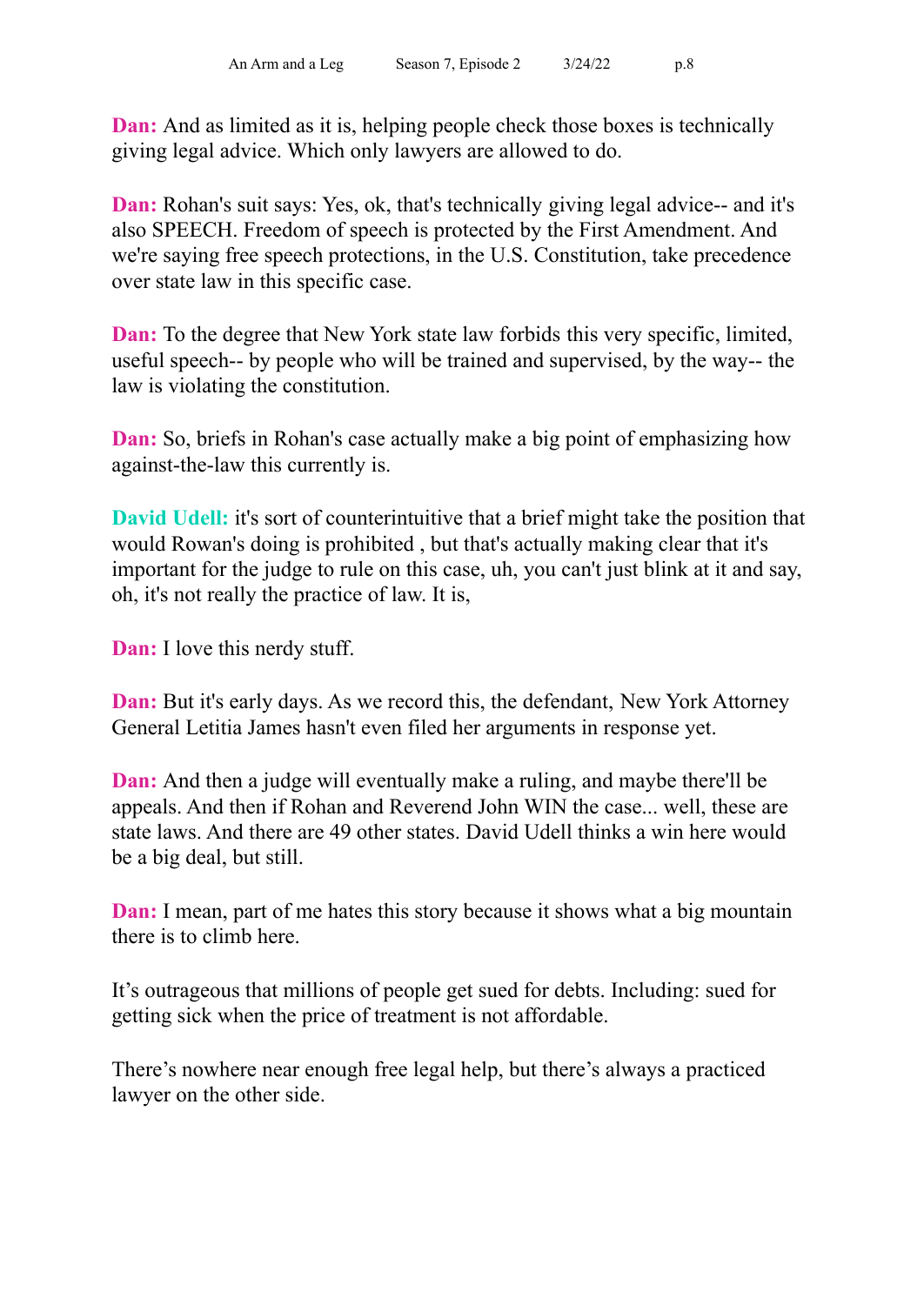It seems like the very least we could ask is to allow pastors and social workers and librarians, say, to help people fill out a checklist?

You get help filling out the checklist, you're still on your own to go compile evidence, and arguments, and go to court, alone.

And it requires mounting a federal lawsuit just to provide this minimal help -- in one state?

I hate all that.

And yet, I do love that Rohan and his pals are doing this. Because legal knowledge is power. As we've been learning on this show: We have rights. They're not always THAT complicated.

One of my favorite stories we've ever done was about Shaunna Burns, a 40-something mom from North Carolina, who spread the word about some of those rights in a bunch of 60-second videos on TikTok. You might remember some of her advice. For instance: a lot of the time, debt collectors can't PROVE a debt is yours, or that they have the right to collect it.

**Shaunna Burns**: hi guys. Here's how to handle it. Anytime a collection agency calls you the very first call, what you need to do, you need to say, I would like to request an itemized bill with every single charge. And I would like a copy of my original invoice or my original receipt with my signature.

**Shaunna Burns:** If they come back and they say, I'm sorry, we don't have that. You come back and say, well, Without that you can't legally collect this debt. So I legally don't have to pay it, have a great day and hang up the fucking phone.

**Dan:** Shaunna heard back from people who said they went to court armed with that knowledge and got cases against them dismissed.

(Nerdy legal issue: Nobody's gonna prosecute Shaunna for the unlicensed practice of law because she's not giving individual advice. And as we learned when we covered Shaunna, there are nuances to that defense; I'd definitely want some individual advice, if I could get it.)

So, Rohan wants to train Reverend John and a bunch of other people to give that advice? And to mount that fight for the right to do it?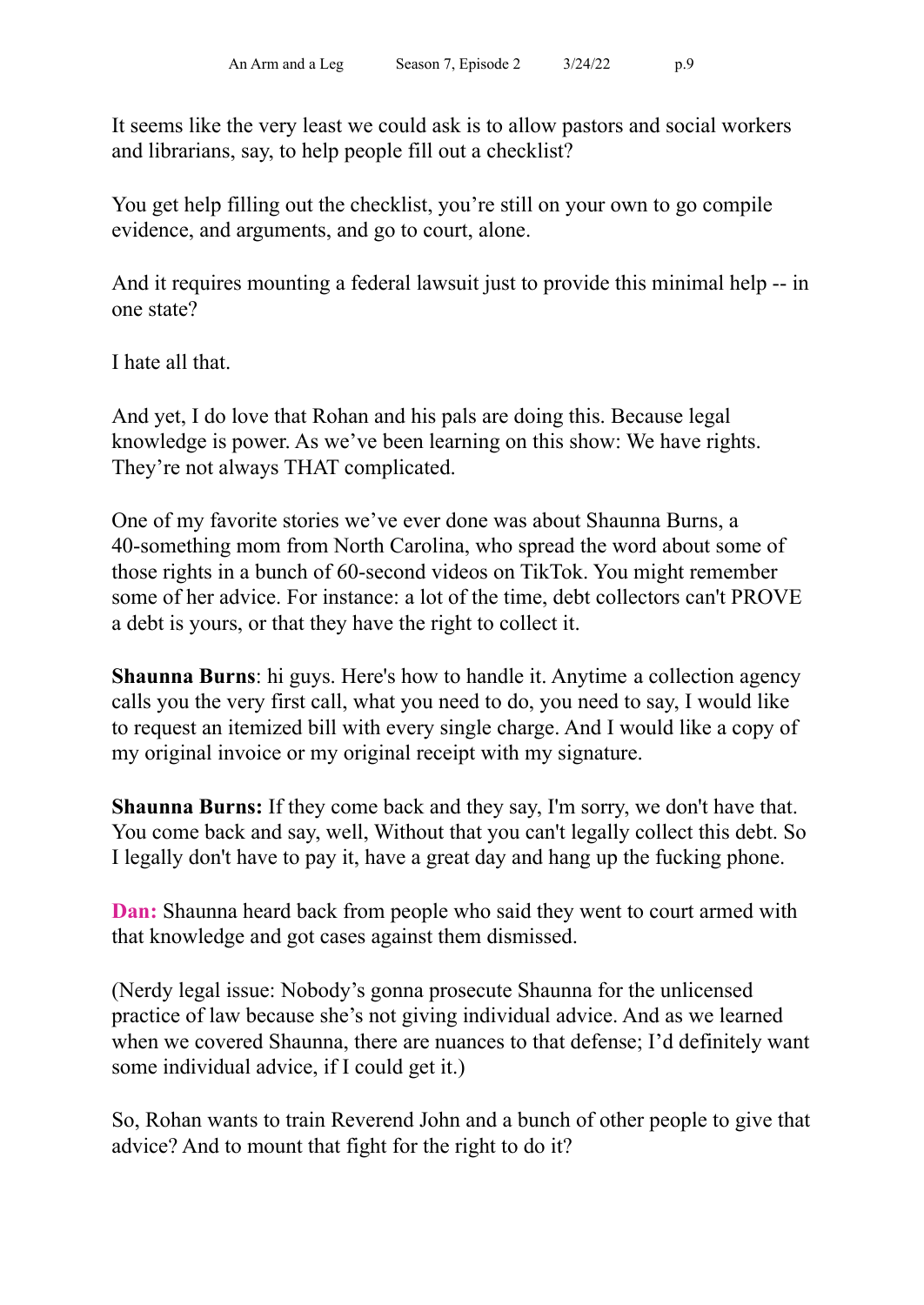I hate that it's necessary, but I'll tell you what I love: I love that they're going RIGHT at it.

Some other efforts are taking what sounds to me like a longer way around: Utah's State Supreme Court has authorized some "experiments" with letting non-lawyers do more things — including, in a couple cases, helping folks being sued for medical debts.

And don't get me wrong: I love this too. But: It's taken years to get some experiments up and running. Then they'll get evaluated…

Can you imagine waiting for that process to play out, and then trying to get 49 other states to allow the same thing? Me neither.

So: I love that instead of asking permission, Rohan and Reverend John are fighting for forgiveness, in advance. Go fight.

**Dan:** Coming up next time on an Arm and a Leg, our producer Emily Pisacreta brings us a story that started with a note from listener Mariel Moore. Mariel's got, Crohn's a chronic, inflammatory bowel disease. So.

**Mariel:** Every time I go see my gastroenterologist, I get signed up for some sort of unpleasant, diagnostic test of some sort. And so I usually try to avoid it as long as possible.

**Dan:** Last time she went, she discovered something else unpleasant: a much higher bill than she was used to. The reason turns out to be private equity investors have been buying up gastroenterology practices in a big way, or as one investor sells it.

Folks, we are living in the golden age of older. Rectums

Next time on an arm and a leg:

What happens when investors decide your butt is a gold mine?

Till then, take care of yourself.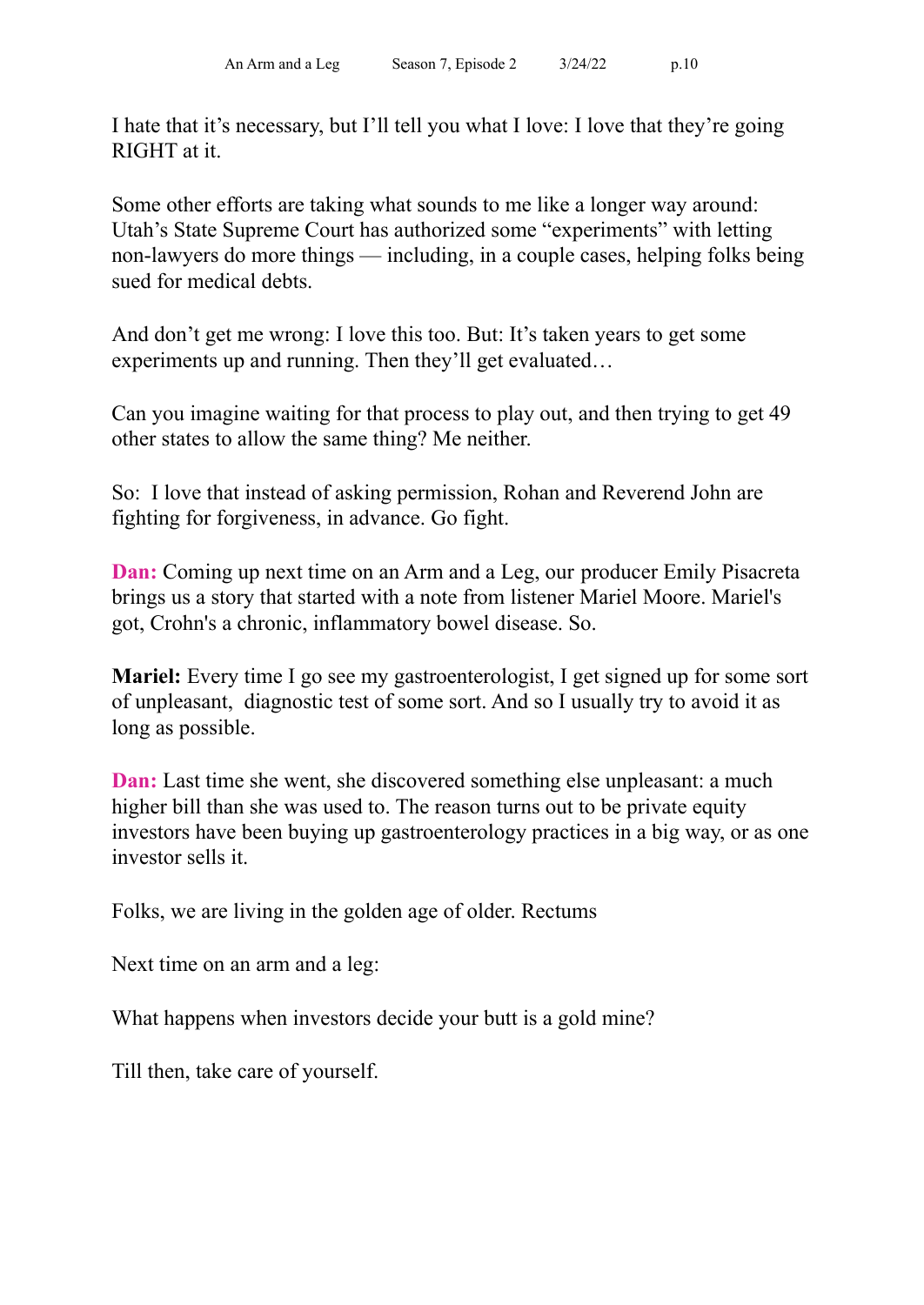This episode of An Arm and a Leg was produced by me, Dan Weissmann, with Emily Pisacreta, and edited by Marian Wang. Daisy Rosario is our consulting managing producer.

Adam Raymonda is our audio wizard. Our music is by Dave Winer and Blue Dot Sessions.

Gabrielle Healy is our managing editor for audience. She edits the First Aid Kit **Newsletter** 

This season of an arm and a leg is a co production with Kaiser health news. That's a nonprofit news service about healthcare in America, an editorially independent program of the Kaiser family foundation. Kaiser health news is not affiliated with Kaiser Permanente, the big healthcare outfit.

They share an ancestor. The 20th century industrialist Henry J Kaiser. When he died, he left half his money to the foundation that later created Kaiser health news. You can learn more about him and Kaiser health news at arm and a leg show dot com slash Kaiser.

Diane Webber is national editor for broadcast at Kaiser health news; she is the editorial liaison to this show.

Also: Our pals at KHN make other podcasts you might like! For instance, if you want The Latest on the politics of health care, you may already follow "What the Health," hosted by KHN's chief Washington Correspondent, Julie Rovner. Every week she brings together reporters from top outlets-- you know, the New York Times, Politico, CNN, like that-- to break down the latest. That's at K H N dot org, slash podcasts.

Thanks to Public Narrative -- a Chicago-based group that helps journalists and non-profits tell better stories-- for serving as our fiscal sponsor, allowing us to accept tax-exempt donations. You can learn more about Public Narrative at www dot public narrative dot org.

Finally, thank you to the hundreds of listeners who pitch in financially to keep this show going. Thanks to you, we won an Ambie Award last week-- Yeah, baby, this is the year's best indie podcast. We're independent because YOU support us.